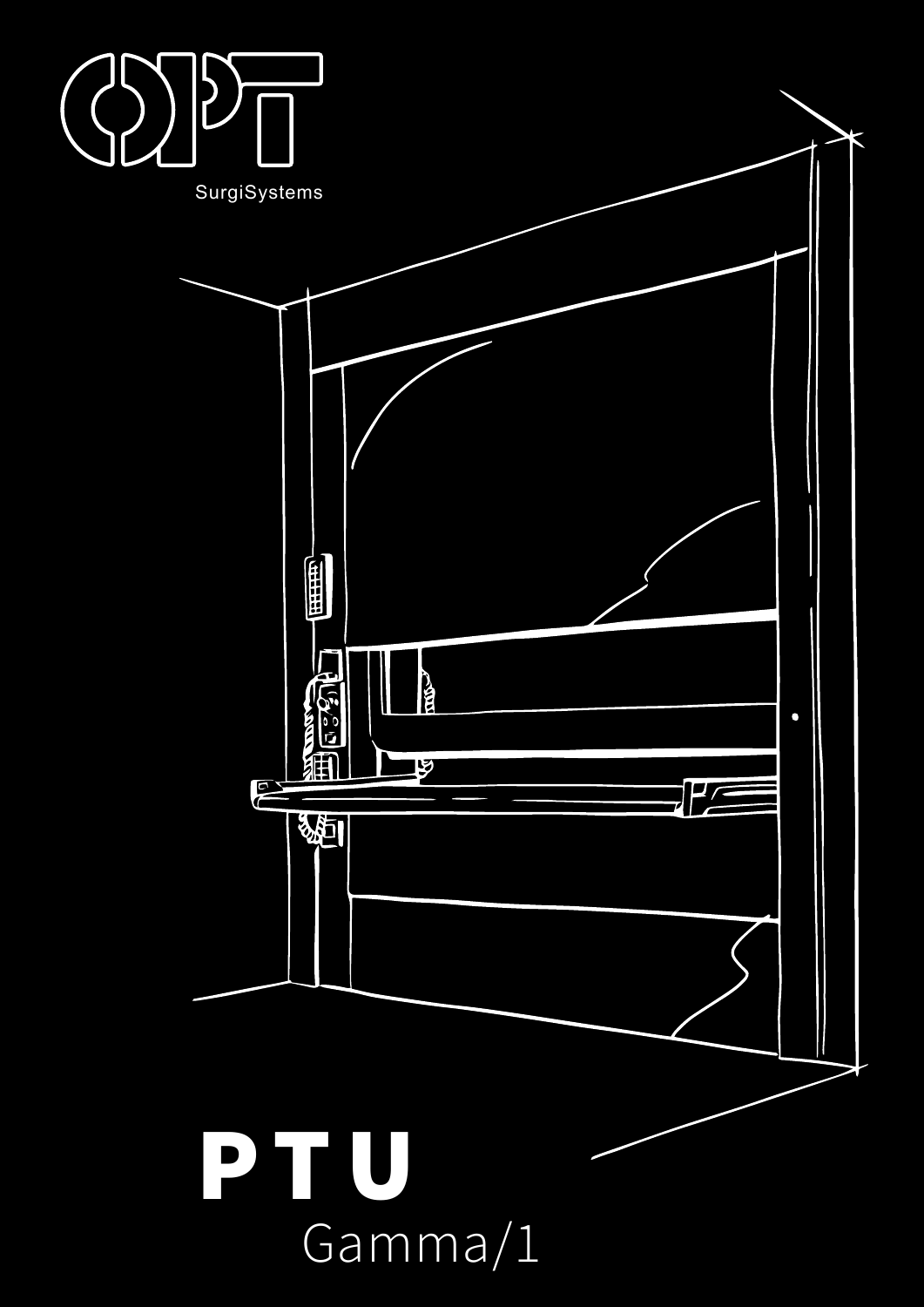# FIXED PATIENT TRANSFER UNIT **PTU** GAMMA/1

E **Concess** o. W  $\blacksquare$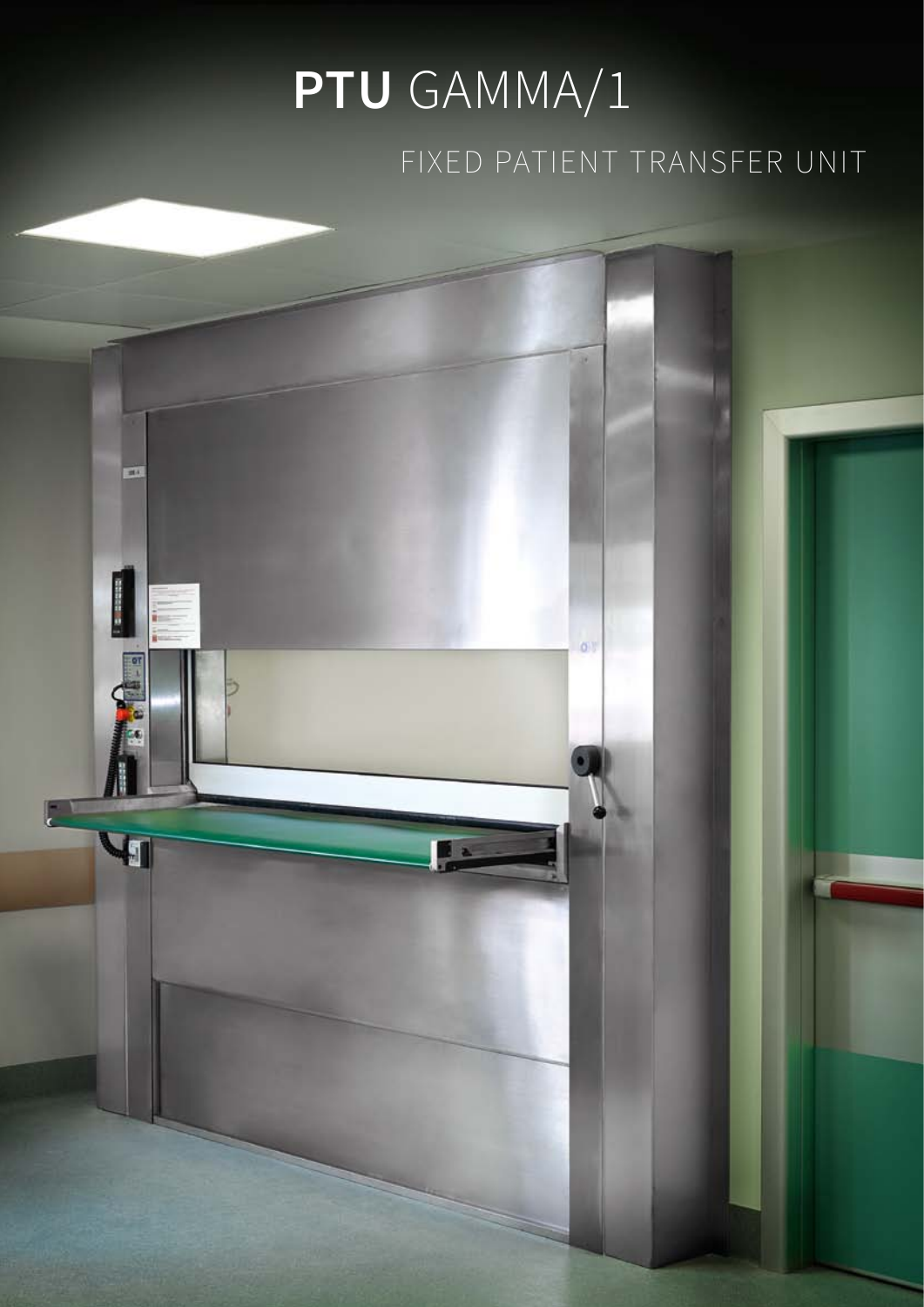# *Technology, Safety and Comfort for the health of patients*

The fixed patient transfer unit "Gamma/1" has evolved with all the knowledge, expertise and know-how of OPT SurgiSystems gained in more than **90 years of experience**  in the medical sector.

This brand new system allows to **transfer the patient** in the Operating Block before and after a procedure **in a safer, more comfortable and less traumatic way**. In this way, the patient and the hospital personnel are prevented from manual lifting and it organizes the access to the Operating Block in a quick and professional way.

**The hospital personnel is supported** in this delicate operation and, at the same time, the patient can face with ease the tension deriving from a surgical procedure.

Moreover, the use of the patient transfer unit "Gamma/1", particularly in its version "with window", contributes to **maintaining the hygienic conditions of the operat**ing room by dividing the aseptic zone from the septic one.

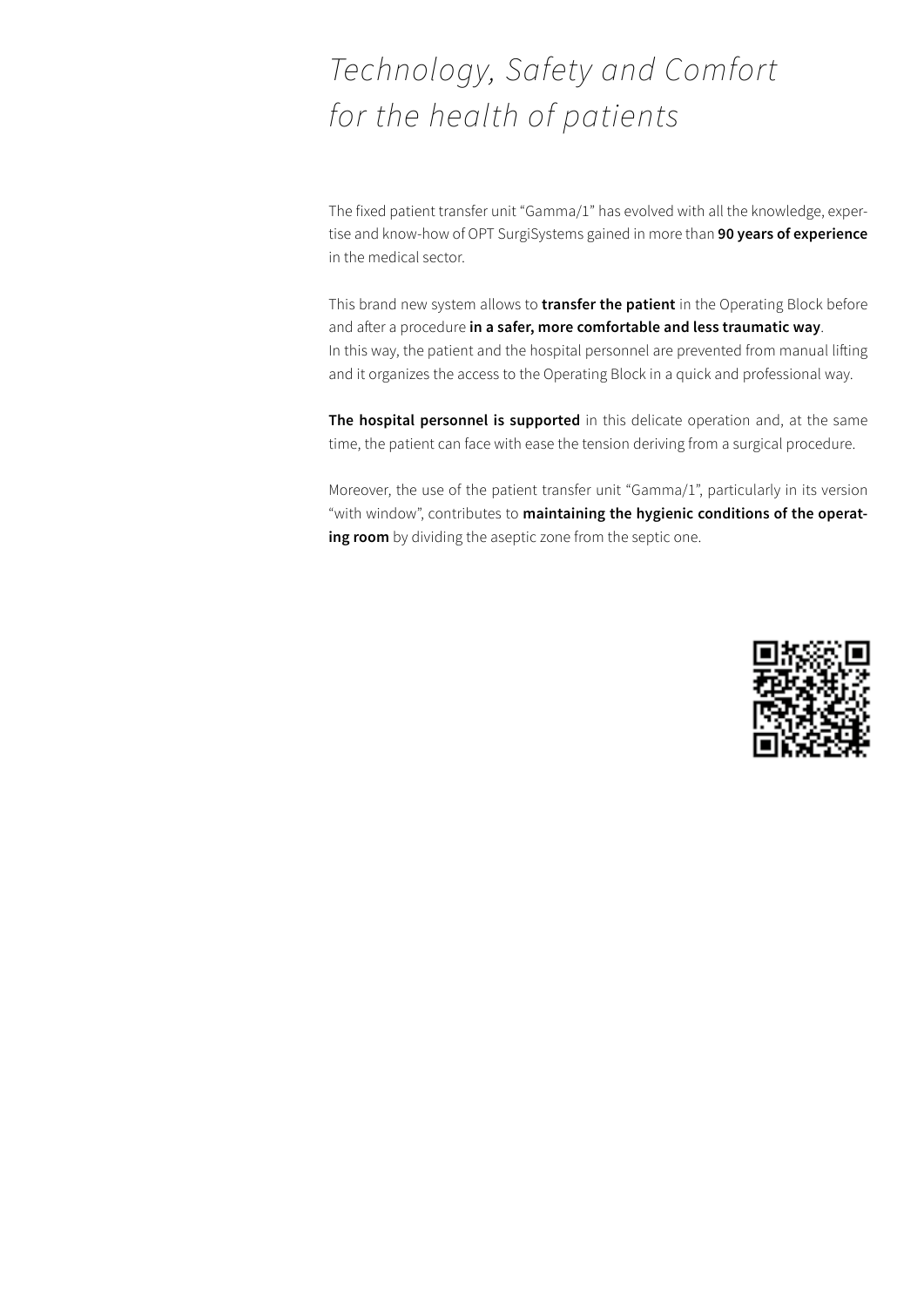### TRANSFERRING SEQUENCE

Transferring a patient from a stretcher to the operating table and vice versa is a daily operation in an Operating Block that can imply difficulties and problems for both patient and OR personnel. By using the patient transfer unit "Gamma /1" such operation can be done also by only one operator, in all safety and ease. The patient transfer unit "Gamma/1" allows transferring **the patient** both with **single movements and in a sequential way** with prearranged procedures.



**1.** The stretcher with the patient is moved closer to the patient transfer unit Gamma/1, adjusting the height of the platform. The correct positioning is done by pressing the button" transfer top down" and, depending on the PTU model, by the sensors that detect the stretcher.



**2.** The patient is collected from the stretcher by the contemporaneous movements of belt rotation and transfer top translation. The table top is lifted up to the maximum height to allow the removal of the stretcher and at the same time the opening of the window (if present).



**3.** Table top transfer from the septic to the aseptic area. Collecting, lifting up and transferring the patient and closing the window can be done manually or sequentially. Such operations can be managed by only one operator.



**4.** The operating table is moved closer to the PTU, checking the height of the transfer top and the patient's position. The correct positioning is done by means of the button "transfer top down" and, depending on the PTU model, by the sensors that detect the operating table.



**5.** The patient is carefully transferred onto the operating table by the contemporaneous movements of belt rotation and transfer top translation.



**6.** Table top is lifted up to the maximum height to allow the removal of the operating table with the patient on it and at the same time the window closure (if present). The operations of downloading, lifting up, and closing the window can be done manually or sequentially.

Similar operations are made for transferring the patient from the aseptic zone (Operating Block) to the septic zone.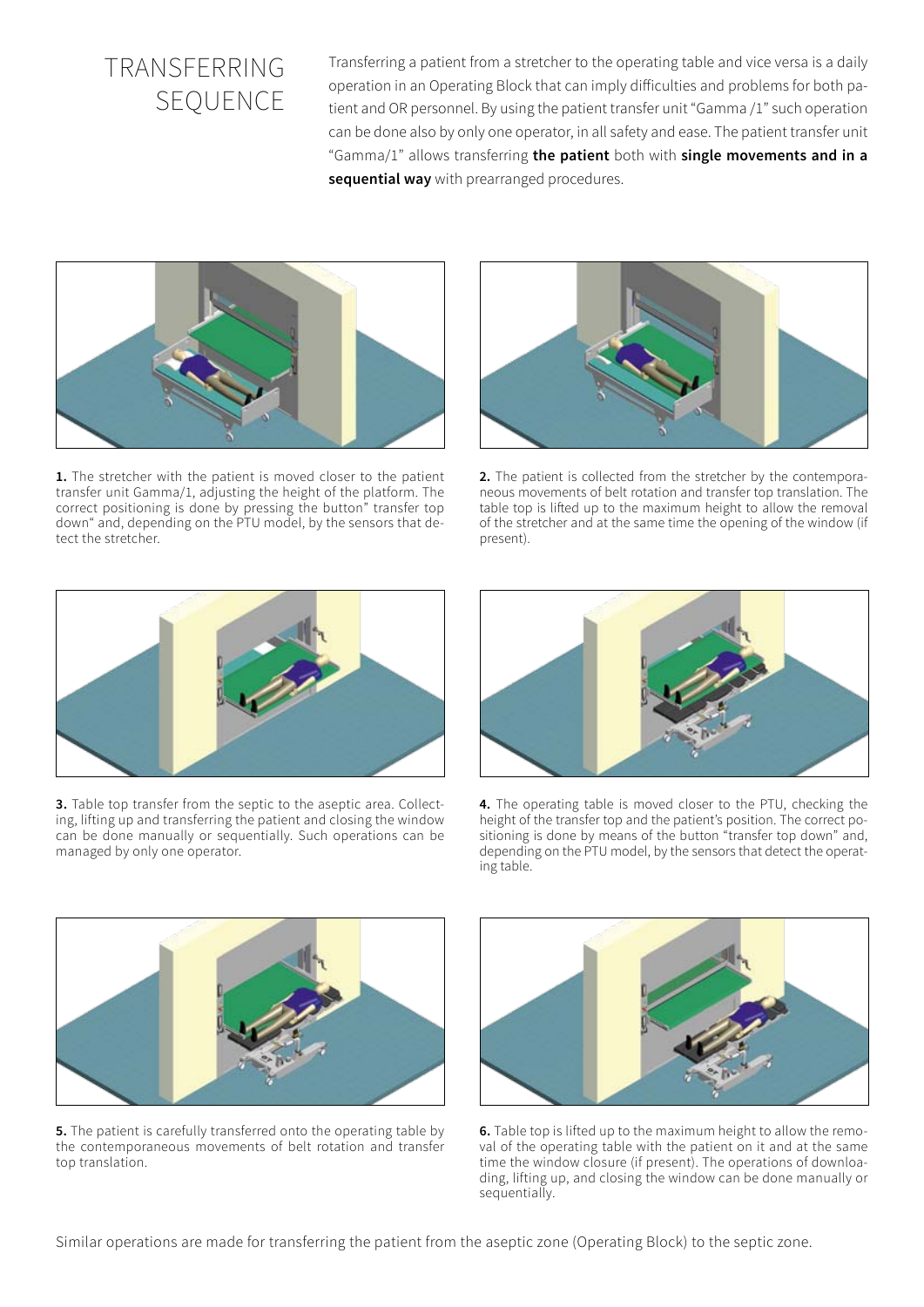# SAFETY



**Safety** is a priority in drawing and manufacturing OPT products.

The attention is focused both on the **safety and ease of the patient** during the complicated passage from the bed to the operating table with drainage tubes, drip-feed, etc. (and vice versa) and on the **safety and ease of the operator in this complicated operation**. Times for transferring the patient are reduced and so is the patient's strain.

The operator can be helped by the patient transfer unit Gamma/1 in the different passages of loading and unloading the patient thanks to **state-of-the art safety and control systems** in order to avoid dangers in case of lack of concentration or wrong operations.

The companies, which has **EN ISO 9001** regulation, has used for years high quality material and respects strict drawing and production regulations, controls and inspects every single product before delivery to the end customer to ensure a perfect level of functionality and safety.

The patient transfer unit Gamma/1 is in accordance with 9**3/42/CEE, 2007/47/CE, 2004/108/CE, 2006/95/EC and 2011/65/CE** regulations and with the technical regulations for medical devices **EN 60601-1 and EN 60601-1-2**.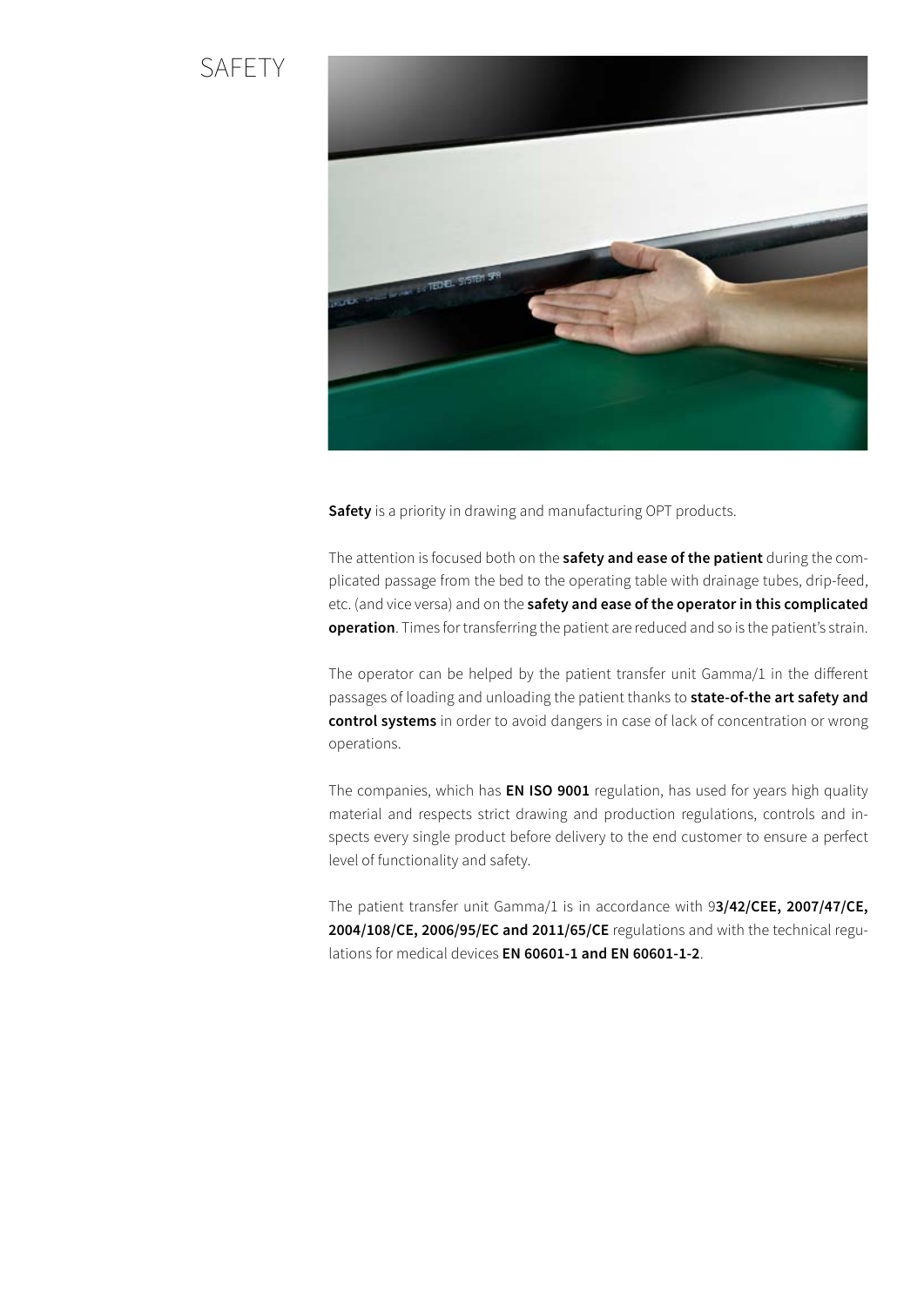| COMFORT                         | The patient transfer unit Gamma/1 has been conceived to offer the best comfort for the<br>patient during pre- and post-operative transfers in the Operating Block.                                                                                                                                                                                                          |
|---------------------------------|-----------------------------------------------------------------------------------------------------------------------------------------------------------------------------------------------------------------------------------------------------------------------------------------------------------------------------------------------------------------------------|
|                                 | We have focused our attention on this aspect, being aware of the patient's emotional<br>state both before a procedure and the confusional state after it.                                                                                                                                                                                                                   |
|                                 | Therefore Gamma/1 ensures delicate, constant and linear movements both during the<br>loading and the unloading of the patient with its conveniently calibrated speed in order<br>to avoid sudden movements. All electro-mechanical movements are operated by the<br>system through acceleration and deceleration ramps to ensure the patient's comfort<br>during transfers. |
|                                 | Using the PTU avoids uncomfortable and potentially traumatic manual transfers from<br>the operating table to the stretcher and vice versa.                                                                                                                                                                                                                                  |
|                                 | Depending on the model, the PTU Gamma/1 can be completed with a heated table top<br>to improve the patient's comfort.<br>The table top has all belevelled edges to avoid possible collision with the patient.                                                                                                                                                               |
| Ergonomics                      | The structure is smooth and without sharp edges and allows easy access in order to<br>maintain or clean it. The transfer table has an excellent useful length (1880 mm) and at<br>the same time an overall dimension that allows easy access to the borders of the bed.                                                                                                     |
| <b>Cleaning and maintenance</b> | To clean the transfer belt of the table top quickly and safely it is possible to press the<br>rotating button, thus cleaning easily also the hidden parts.                                                                                                                                                                                                                  |

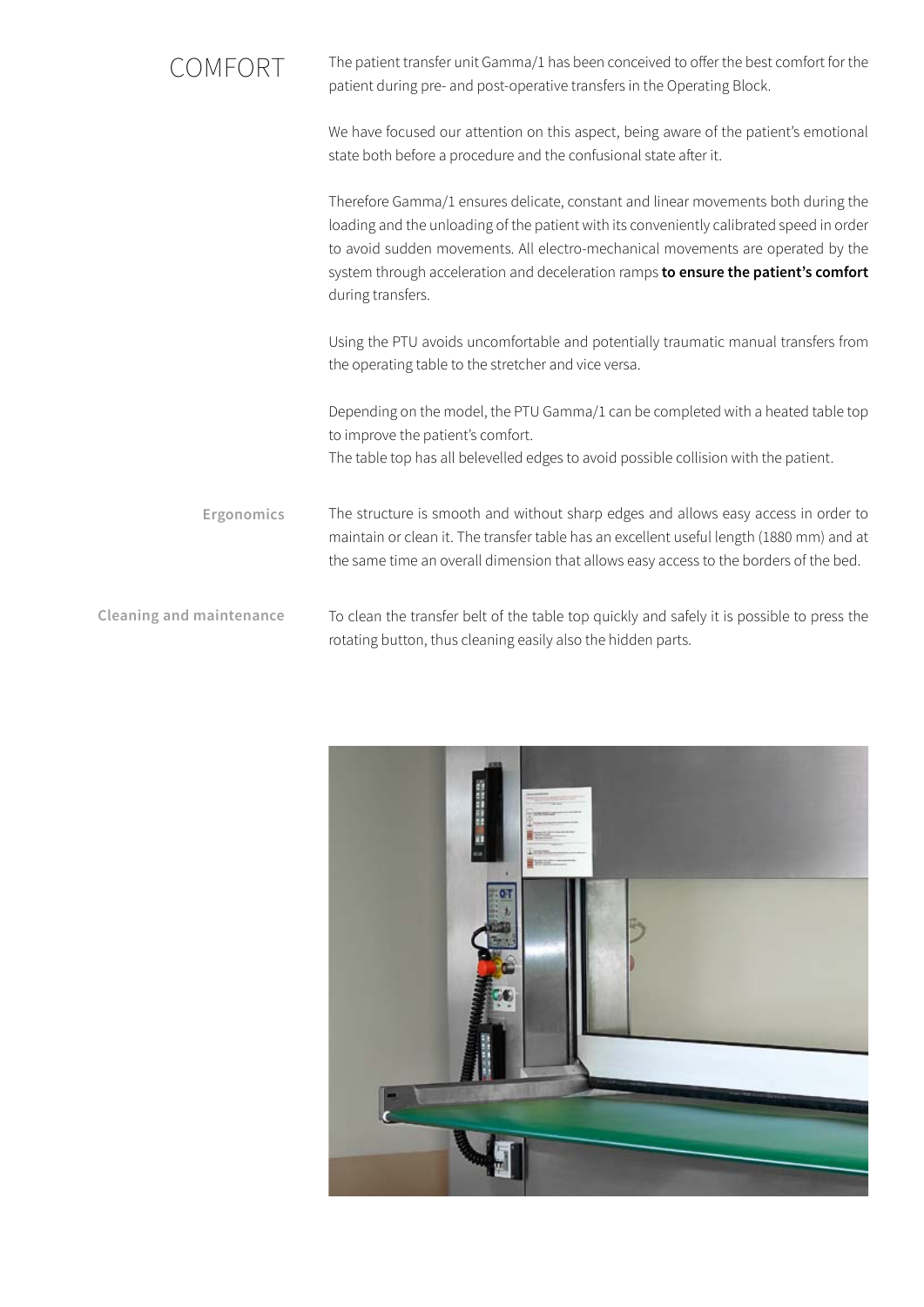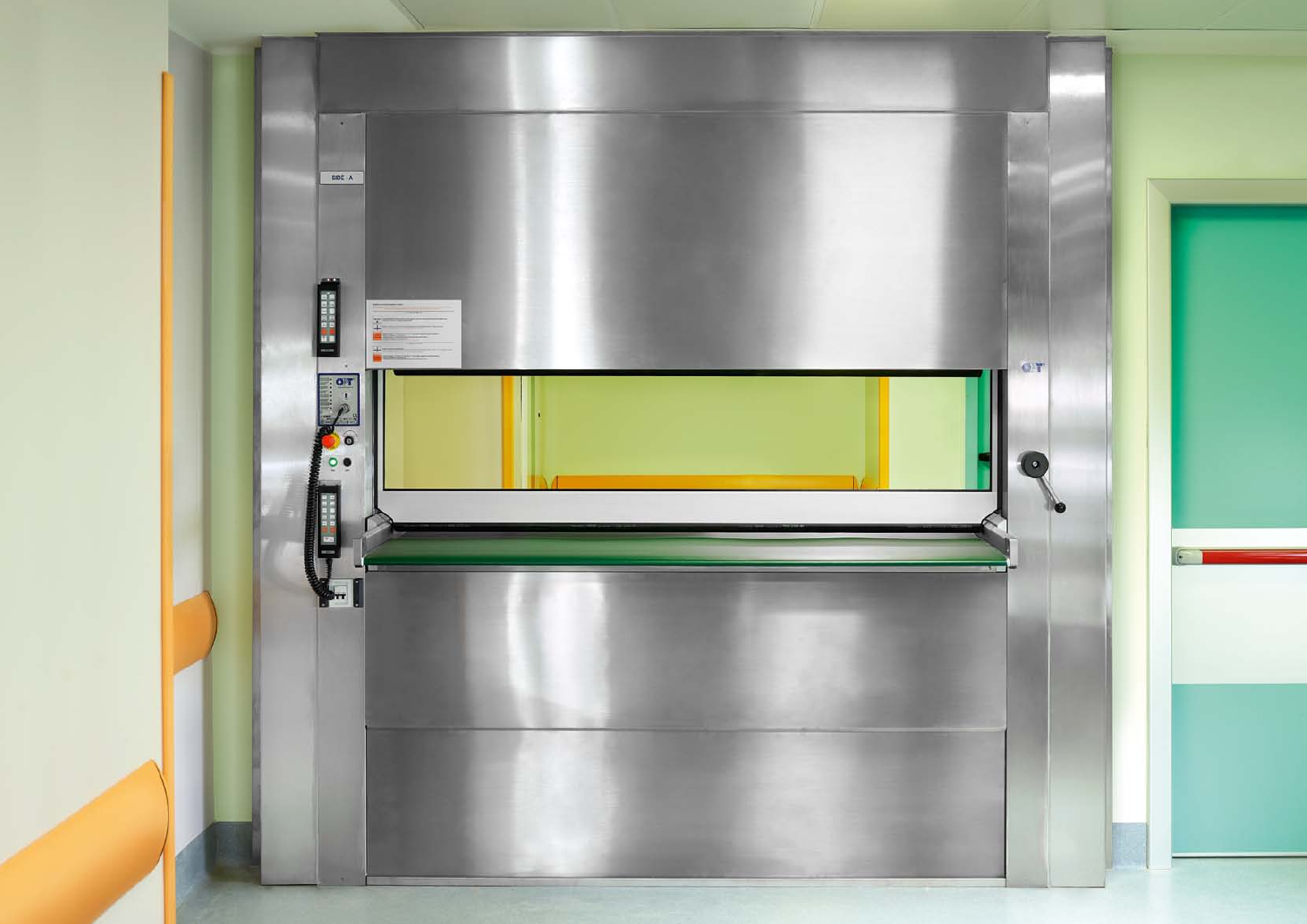# TECHNICAL FEATURES

#### **Used materials**

The patient transfer unit Gamma/1 is composed of a single unit of **high quality steel with stainless surfaces** (with removable panels for maintenance operations). The patient transfer unit Gamma/1 is completely **latex free**.



#### **Commands of the system**

The patient transfer unit "Gamma/1" is moved by t**wo wired manual remote controls** (n. 1 remote control in the aseptic zone, while the other one is in the septic zone). Depending on the model, it can have **two more I.R. remote controls** (one for the aseptic zone and one for the septic zone).

Through the remote controls the PTU makes the following electro-mechanical movements:

- • up/down movement of the PTU table top;
- PTU table top slide;
- rotation of the PTU transfer top belt;
- • up/down movement of the separating window (if present).

For a simple and immediate use the buttons are serigraphed with the corresponding movements. By necessity or in case of danger releasing the button causes the immediate stop of the movement.

#### **Emergency button**

Mushroom-shaped that allows the operator to **completely block**, by necessity, **any electro-mechanical movement**.

#### **Led for the operator**

The patient transfer unit Gamma/1 has two leds, one for each side, which inform on the functionalities of the circuits of the patient transfer unit and inform (through light and acoustic signals) of possible damage of the PTU itself.

#### **Speed control**

**Speed regulation** of the table movement by pressing the corresponding button on the remote control, to reduce the transfer time of the patient.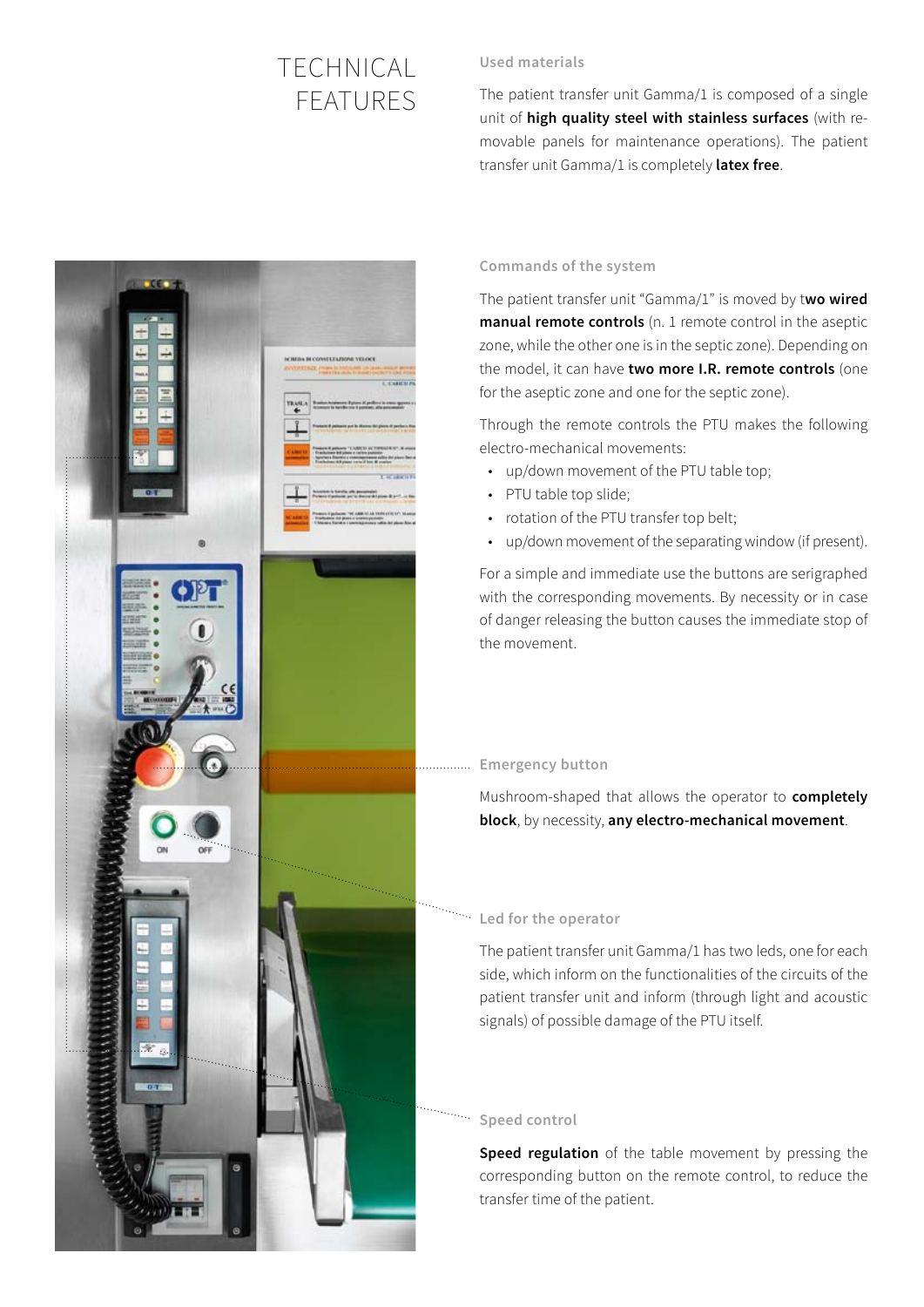#### **Heated table top (optional)**

The PTU can have a **heated table top** for a better patient's comfort.

#### **Patient detecting system (for PTU with window)**

Sensors to detect the patients on the borders (and/or obstacles of every kind) that prevent **the contact with the closing window** during the transfer. Once the obstacle has been detected, **sensors stop immediately the closing window** and make it re- open to its maximum height.

#### **Manual emergency movement (optional)**

Emergency system that in case of problems with motors and/or absence of electricity allows **the manual slide of the transfer table top**.

#### **PTU Gamma/1 sensor kit – septic side (optional)**

Sensor kit that **detect the presence of the stretcher** and stop the down movement of the table top at the correct height.

**PTU Gamma/1 sensor kit – aseptic side (optional)**

Sensor kit that **detect the presence of the operating table**  and stop the down movement of the table top at the correct height.

#### **Anticollision protection**

A pair of photocells on the side of the table top that **detect the presence of the patient** and, blocking the movement of the belt, create a protection barrier during the transfer.



Manual emergency movement





Anticollision protection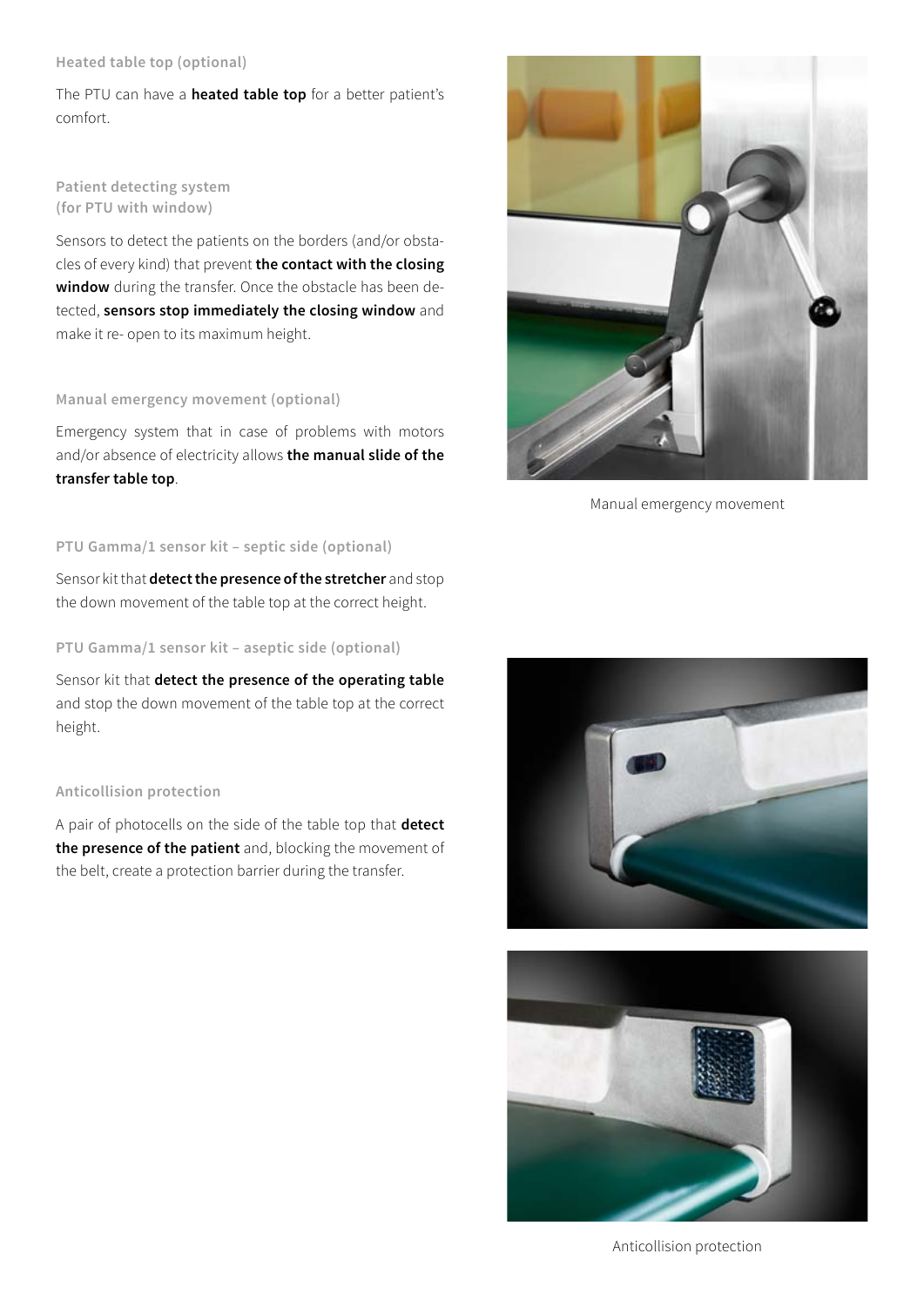

**The patient transfer unit "Gamma/1" without window**

VERSION "WITHOUT WINDOW" AND "WITH WINDOW" The patient transfer unit "Gamma/1" is available in **two versions "without window"**  and **"with window".** 

The closing window of the PTU version "with window" allows the patient transfer unit to **divide the aseptic zone** (Operating Block) **from the septic zone**, before and after the patient's transfer with clear advantages from the hygienic point of view.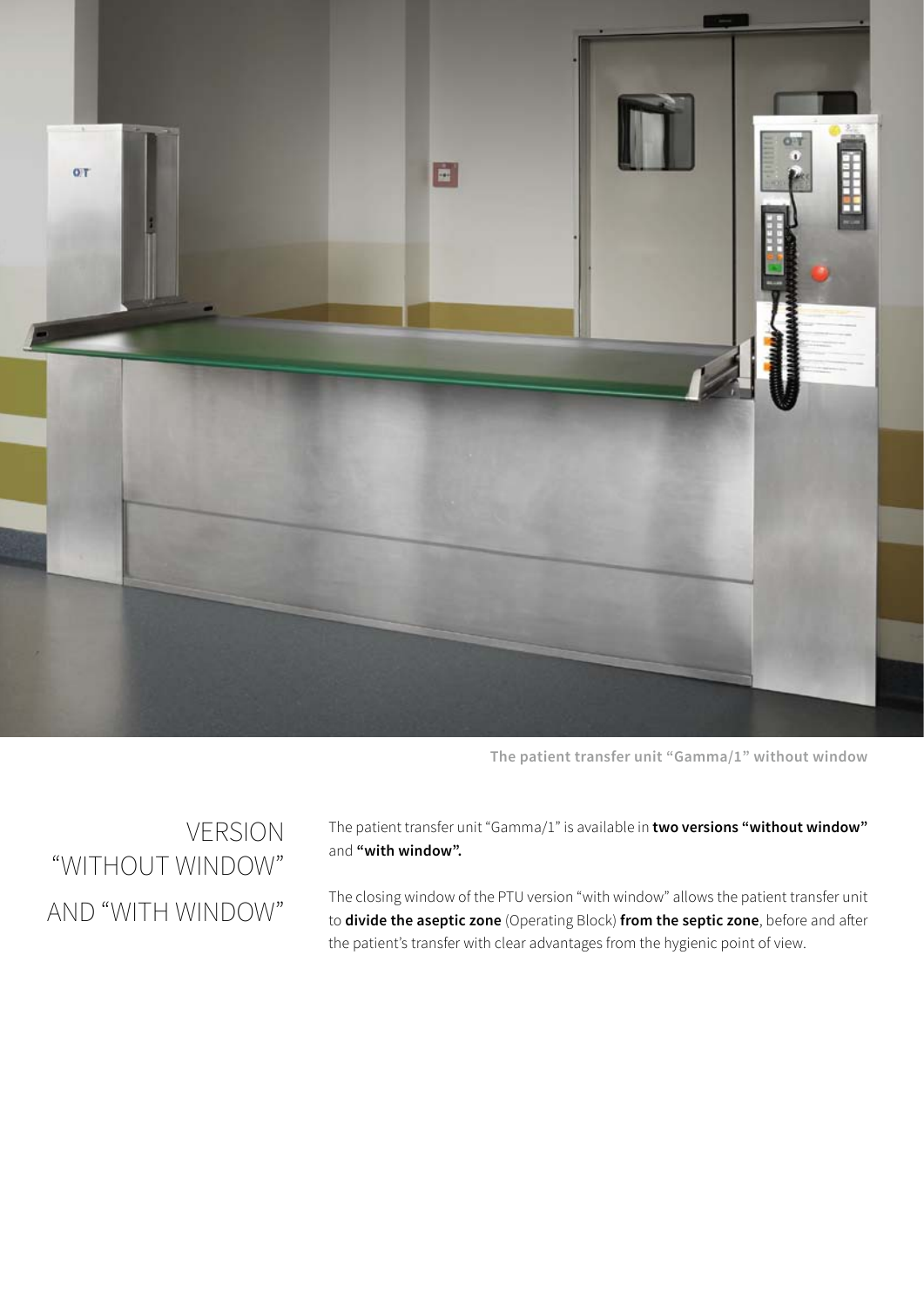## TECHNICAL DATA AND DIMENSIONS

#### **Patient transfer unit with window**

- Load transfer table top height adjustable: 620 1.030 (mm)
- Useful length of the table top: 1.880 mm.
- • overall dimensions of the table top: 1.925 mm
- Passage light of the load table top: 2003 mm.
- 
- • Nominal power input: 2.000 VA
- Protection against electric shock: Class I
- Protection against direct and indirect contacts: Type B equipment
- • Degree of protection against harmful ingress of water: IPX4
- Load capacity:  $\qquad \qquad$  180 kg patient's weight
- Weight: Kg. 695



- 
- 
- Supply voltage:  $AC 230 V 50 Hz$  mono-phase
	-

- 
- -



#### **Patient transfer unit without window**

- Load transfer table top electrically adjustable: 620 1.020 (mm)
- Useful length of the table top: 1.880 mm.
- • overall dimensions of the table top: 1.925 mm
- • Passage light of the load table top: 2003 mm.
- Supply voltage:  $AC 230 V 50 Hz$  mono-phase
- • Nominal power input: 2.000 VA
- Protection against electric shock: Class I
- Protection against direct and indirect contacts: Type B equipment
- • Degree of protection against harmful ingress of water: IPX4
- • Load capacity: 180 kg patient's weight
- Weight: Kg. 630
- 2630 1880 龍 D 1500 Max 700 mm Max 1020 mm
- 
- 
- 
- 
- 
- 
- 
- -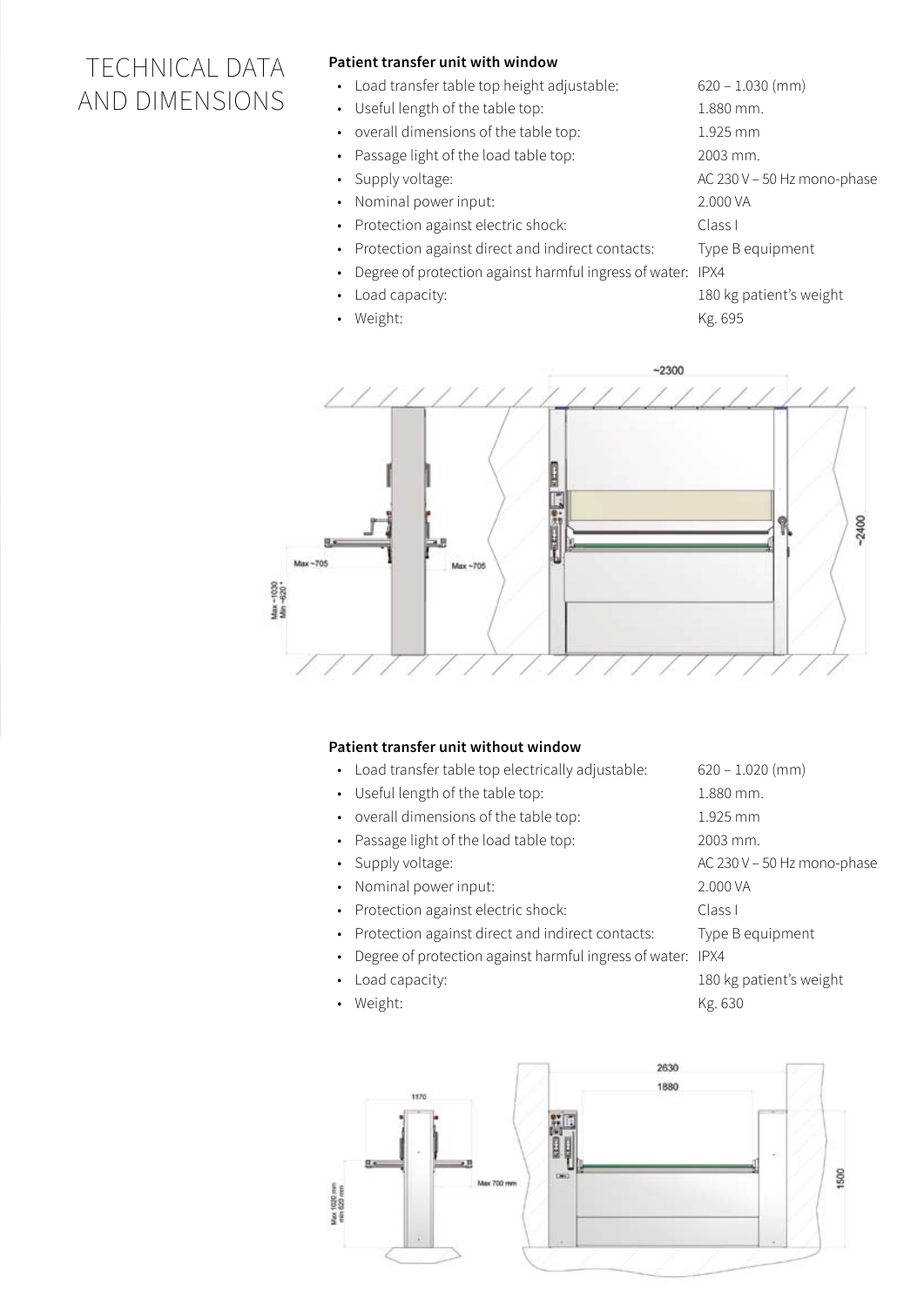

#### **OPT SurgiSystems S.r.l.**

Single shareholder company, subject to management and coordination of TKB Corporation, Tokyo, Japan Via Cesare Battisti, 17 - 38060 CALLIANO (TN) – ITALY Tel. +39 0464 834336 - Fax +39 0464 835142 www.opt-ita.com

OPT SurgiSystems S.r.l. reserves the right to make technical modifications *without prior notice*